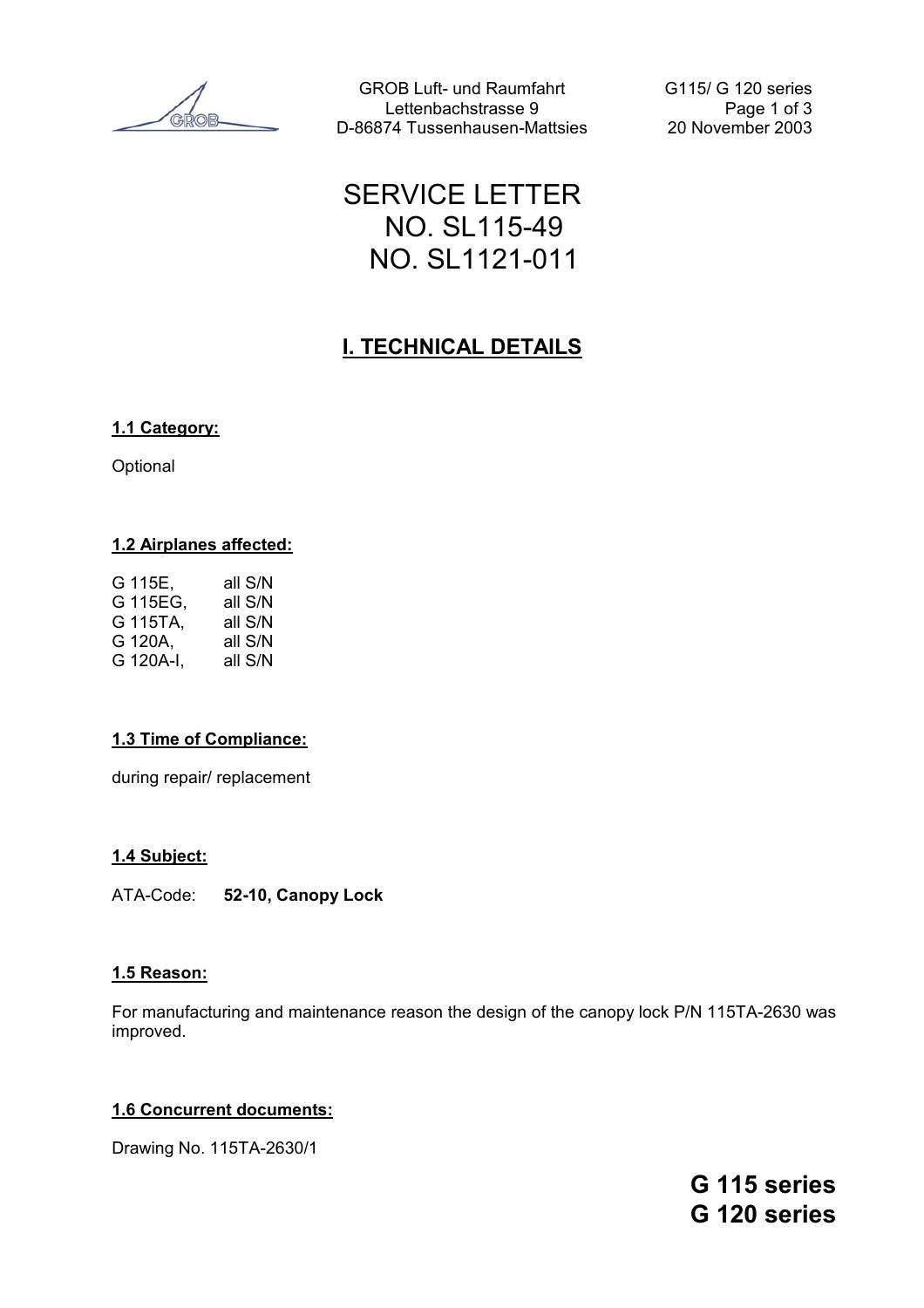

GROB Luft- und Raumfahrt G115/ G 120 series Lettenbachstrasse 9 Page 2 of 3 D-86874 Tussenhausen-Mattsies 20 November 2003

#### **1.7 Accomplishment/ Instructions**

- Replace canopy lock P/N 115TA-2630 against canopy lock P/N 115TA-2630/1 IAW Maintenance Manual Chapter 52-10 (or Job Guide 1TG115EG-3-52JG-00-1 for G 115EG)

**CAUTION**: It is not possible to modify the old standard to the new standard. The locks can be replaced only **completely** one by one !

#### **1.8 Repetitive Actions**

N/A

#### **1.9 Mass (Weight) and CG:**

N/A

## **II. PLANNING INFORMATION**

#### **2.1 Material & Availability:**

| P/N new      | P/N old   | Name        | Qt۱ |
|--------------|-----------|-------------|-----|
| 115TA-2630/1 | 15TA-2630 | Canopy Lock |     |

#### **2.2 Special Tools:**

N/A

#### **2.3 Labour costs:**

Replacement: 1 hours

#### **2.4 Reference documents:**

Illustrated Parts Catalogue G 115E, G 115EG, G 115TA, G 120A, G 120A-I Chapter 52-10

**G 115 series G 120 series**